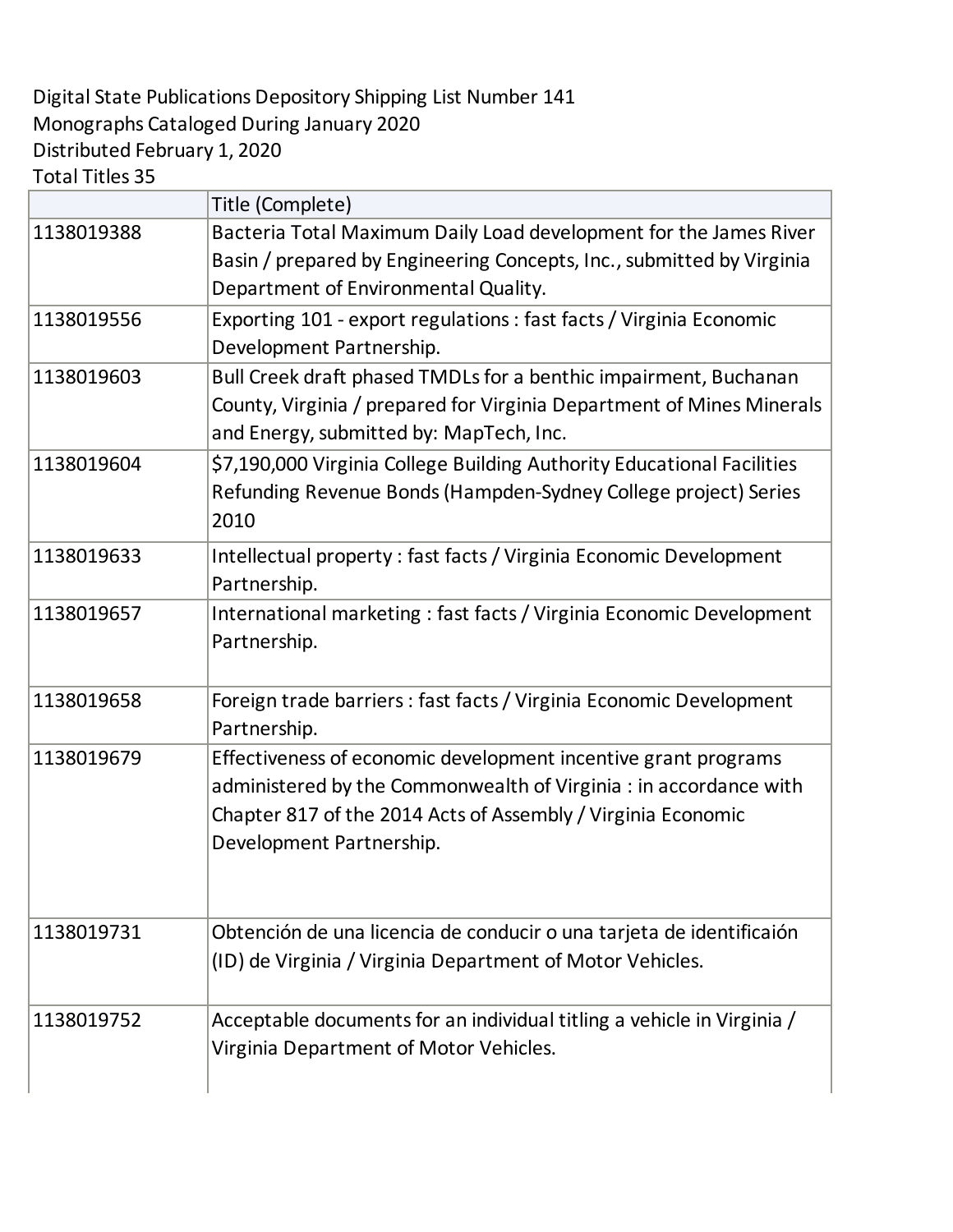Digital State Publications Depository Shipping List Number 141

| 1138019763 | \$98,165,000 Commonwealth of Virginia : general obligation bonds<br>series 2008A                                                                                                                                                                                        |
|------------|-------------------------------------------------------------------------------------------------------------------------------------------------------------------------------------------------------------------------------------------------------------------------|
| 1138019769 | Bienvenido a Virginia : la información que necesita para sacar el título<br>y registrar su vehículo en Virginia / Virginia Department of Motor<br>Vehicles.                                                                                                             |
| 1138019820 | Important testing information : driver's license applicants / Virginia<br>Department of Motor Vehicles.                                                                                                                                                                 |
| 1138019822 | Military guide / Virginia Department of Motor Vehicles.                                                                                                                                                                                                                 |
| 1138019840 | International travel tips : fast facts / Virginia Economic Development<br>Partnership.                                                                                                                                                                                  |
| 1138019853 | Regulations governing the Health Practitioners' Monitoring Program<br>for the Department of Health Professions : title of regulations : 18 VAC<br>76-10-10 et seq.: statutory authority: [sections] 54.1-2400 and<br>chapter 25.1 of title 54.1 of the Code of Virginia |
| 1138019854 | Regulations governing the practice of pharmacy: title of regulations:<br>18 VAC 110-20-10 et seq.: statutory authority: [section] 54.1-2400<br>and chapter 33 and 34 of title 54.1 of the Code of Virginia.                                                             |
| 1138019855 | Exporting 101 - ship your product : fast facts / Virginia Economic<br>Development Partnership.                                                                                                                                                                          |
| 1138019858 | Documentos aceptables : para obtener el título de un vehículo en<br>Virginia / Virginia Department of Motor Vehicles.                                                                                                                                                   |
| 1138019865 | Obtaining a driver's license or identification (ID) card / Virginia<br>Department of Motor Vehicles.                                                                                                                                                                    |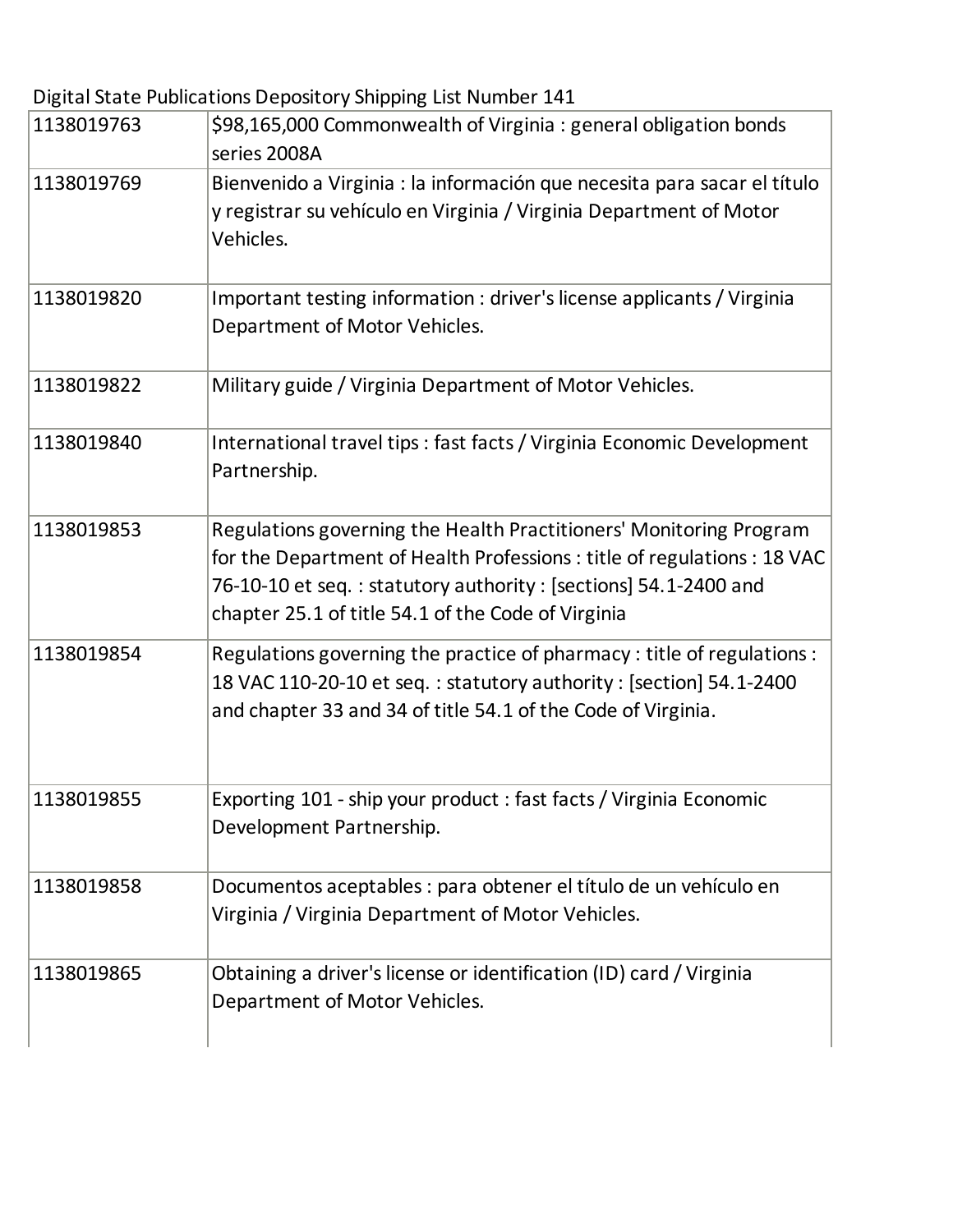Digital State Publications Depository Shipping List Number 141

| 1138019874 | Welcome to Virginia : information you need to title and register your<br>vehicle in Virginia / Virginia Department of Motor Vehicles.                                                                                                                                    |
|------------|--------------------------------------------------------------------------------------------------------------------------------------------------------------------------------------------------------------------------------------------------------------------------|
| 1138019879 | Virginia supplement to the commercial driver license manual / Virginia<br>Department of Motor Vehicles.                                                                                                                                                                  |
| 1138019880 | General standard Total Maximum Daily Load development for<br>unnamed tributary to Deep Creek, Nottoway County, VA / prepared<br>for Virginia Department of Environmental Quality, submitted by:<br>MapTech, Inc. and Virginia Polytechnic and State University, Blacksbu |
| 1138019884 | Tax savings for exporters: IC-DISCs : fast facts / Virginia Economic<br>Development Partnership.                                                                                                                                                                         |
| 1138019885 | Bahrain: fast facts / Virginia Economic Development Partnership.                                                                                                                                                                                                         |
| 1138019887 | Regulations governing the prescription monitoring program : title of<br>regulations: 18 VAC 76-20-10 et seq.: statutory authority: [sections]<br>54.1-2505 and [section] 54.1-2520 of the Code of Virginia / Virginia<br>Department of Health Professions.               |
| 1138019889 | Exporting 101 - getting started : fast facts / Virginia Economic<br>Development Partnership.                                                                                                                                                                             |
| 1138019893 | \$80,00,000 Commonwealth of Virginia General Obligation Bonds Series<br>2009A.                                                                                                                                                                                           |
| 1138019907 | Visa requirements & work permits / Virginia Economic Development<br>Partnership.                                                                                                                                                                                         |
| 1138019908 | Exporting 101 - financing & payments: fast facts / Virginia Economic<br>Development Partnership.                                                                                                                                                                         |
| 1138019909 | Foreign exchange & currency : fast facts / Virginia Economic<br>Development Partnership.                                                                                                                                                                                 |